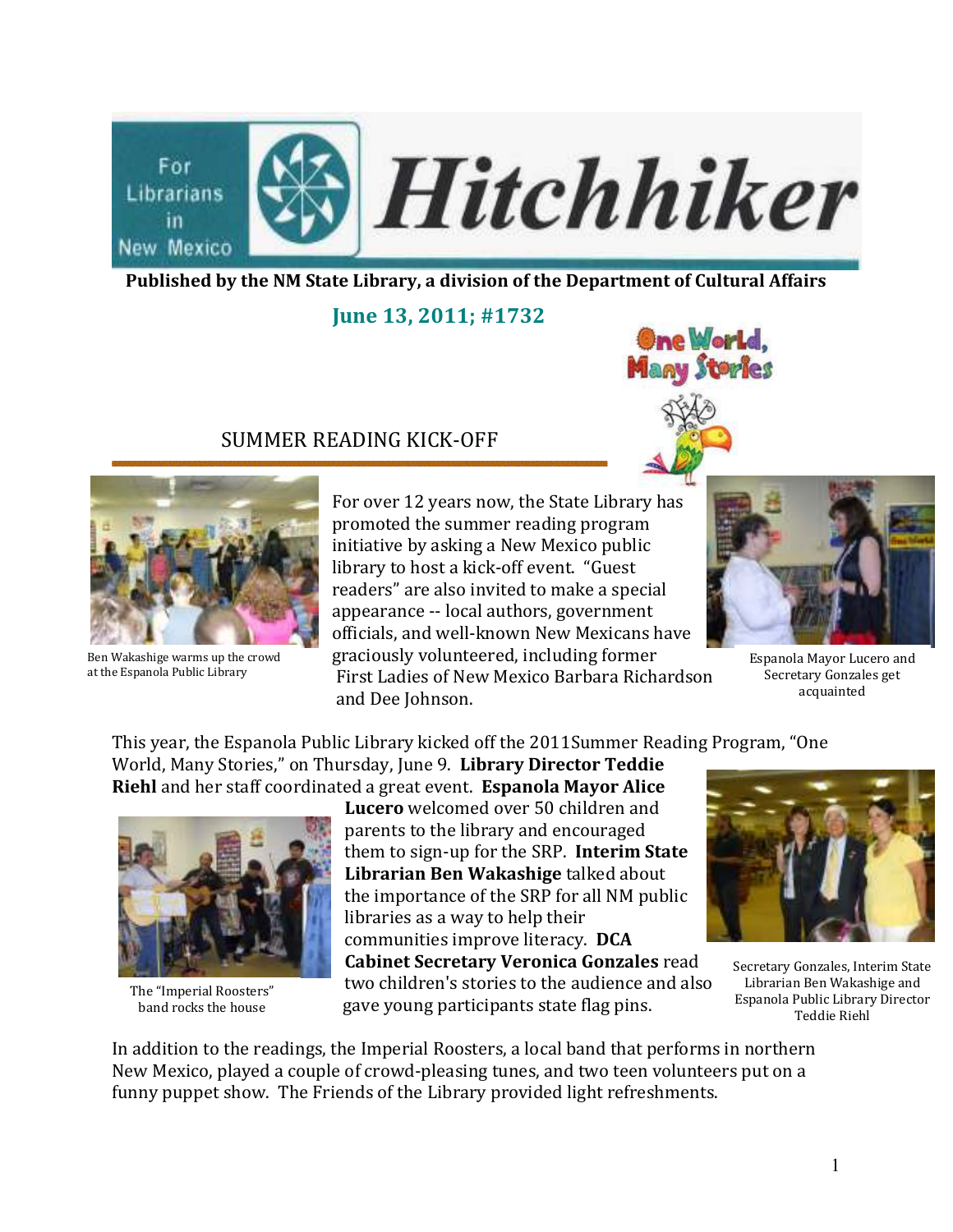Last year over 63,000 children participated in the statewide Summer Reading Program in over 80 New Mexico communities. The New Mexico State Library proudly partners with all of New Mexico's public libraries, military libraries and tribal libraries to offer this program by providing training workshops for library staff, distributing manuals about programming ideas, and making downloadable posters and bookmarks available that promote the program. The program also attracts children and families who use the State Library's three regional bookmobiles and the Library for the Blind & Physically Handicapped. Funding is provided by the Institute of Museum and Library Services (IMLS), which administers the Library Services Technology Act (LSTA).



# **BRIEFINGS**



July 4 Fun Facts. The next federal holiday is coming up soon! The U.S. Census Bureau has some fun facts to share that may be good ideas for library displays:

### Patriotic-Sounding Place Names

• Thirty-one places have "liberty" in their names. The most populous one as of April 1, 2010, is Liberty, Mo. (29,149) Iowa, with four, has more of these places than any other state:

Libertyville, New Liberty, North Liberty and West Liberty.

- Thirty-five places have "eagle" in their names. The most populous one is Eagle Pass, Texas (26,248).
- Eleven places have "independence" in their names. The most populous one is Independence, Mo. (116,830).
- Nine places have "freedom" in their names. The most populous one is New Freedom, Pa. (4,464).
- One place with "patriot" in the name, Patriot, Ind. (209).
- Five places have "America" in their names. The most populous is American Fork, Utah (26,263).

## Food Facts to Chew On

• Potato salad and potato chips are popular food items at Fourth of July barbecues. Approximately half of the nation's spuds were produced in Idaho or Washington state in 2010.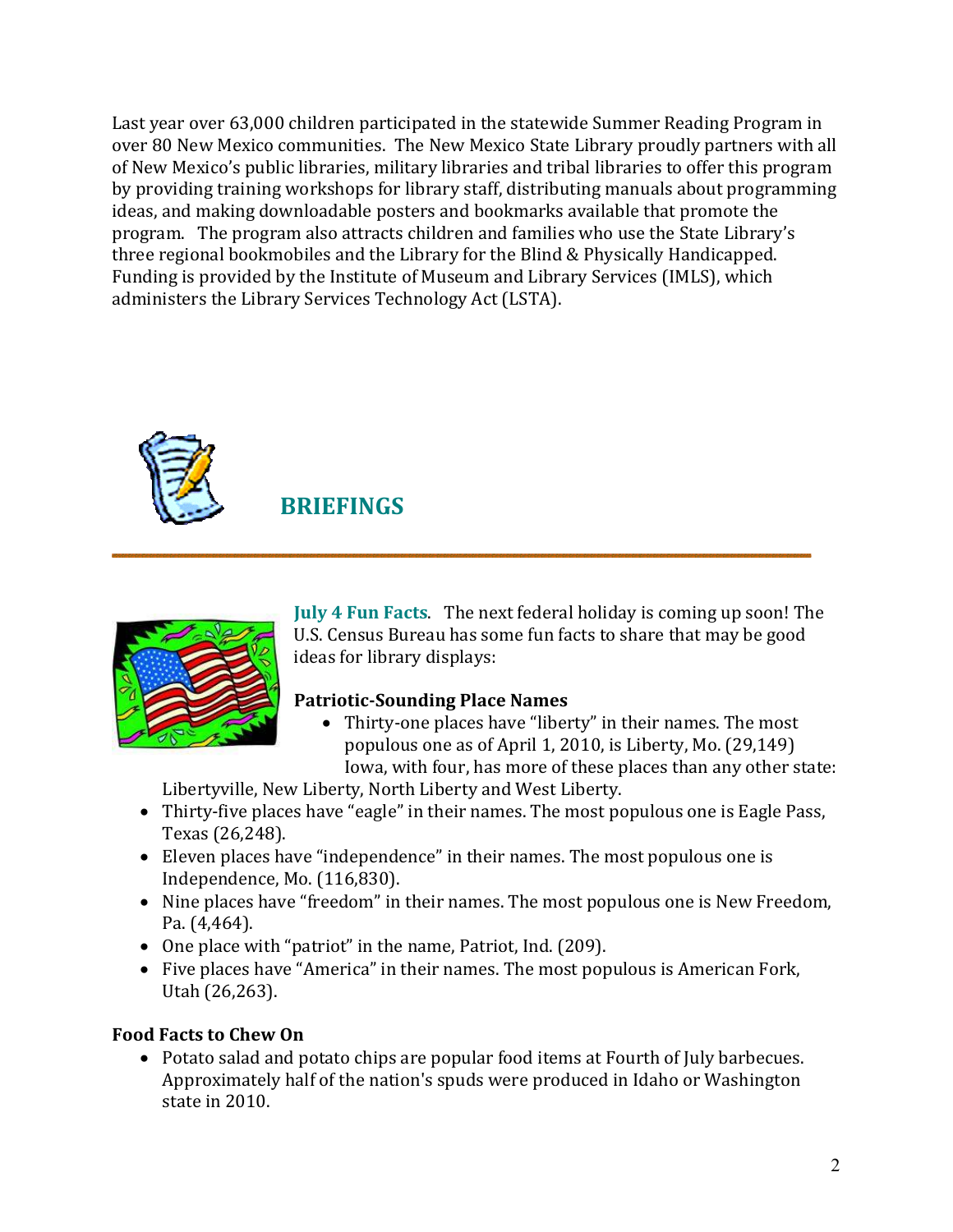- The odds are good that your side dish of baked beans originated from North Dakota, which produced 36 percent of the nation's dry, edible beans in 2010.
- Another popular Fourth of July side dish is corn on the cob. Florida, California, Georgia, Washington and New York together accounted for 68 percent of the fresh market sweet corn produced nationally in 2010.
- Chances are that hot dogs and pork sausages consumed on the Fourth of July originated in Iowa. The Hawkeye State was home to 19.0 million hogs and pigs on March 1, 2011. This estimate represents more than one-fourth of the nation's estimated total. North Carolina (8.6 million) and Minnesota (7.6 million) were also homes to large numbers of pigs.

For more facts go to American FactFinder at www.census.gov/newsroom/releases/archives/facts for features special editions/cb11ff13.html

CALL FOR PHOTOS - Libraries can you help! The New Mexico Department of Veterans' Services is collecting photos for National Vietnam Veterans' Memorial Wall in Washington, D.C. The Santa Fe Chapter of the Vietnam Veterans' of America is assisting the New Mexico Department of Veterans' Services to collect photographs of the 400 New Mexicans whose names are engraved on the National Vietnam Veterans' Memorial Wall in Washington, D.C.



This is part of a nationwide "Call for Photos" by the National

Vietnam Veteran's Memorial Fund (VVMF), which is building a museum near The Wall to display the photos of all 58,261 Americans who lost their lives in the Vietnam War and are enshrined on this Memorial Wall. Since the project was launched in October of 2009, the response has been tremendous from family, friends and acquaintances of these fallen heroes. As of mid-February, 373 photographs have already been collected!

But there are still 27 photographs yet to be collected. The names of these soldiers are listed below (listed alphabetically according to hometown). Please help find the families of these remaining fallen New Mexicans.

If you have any information about these pictures or knowledge of who might be in possession of a photo, please contact VVMF Northern New Mexico Chapter 996 member Art Canales at artcan@newmexico.com.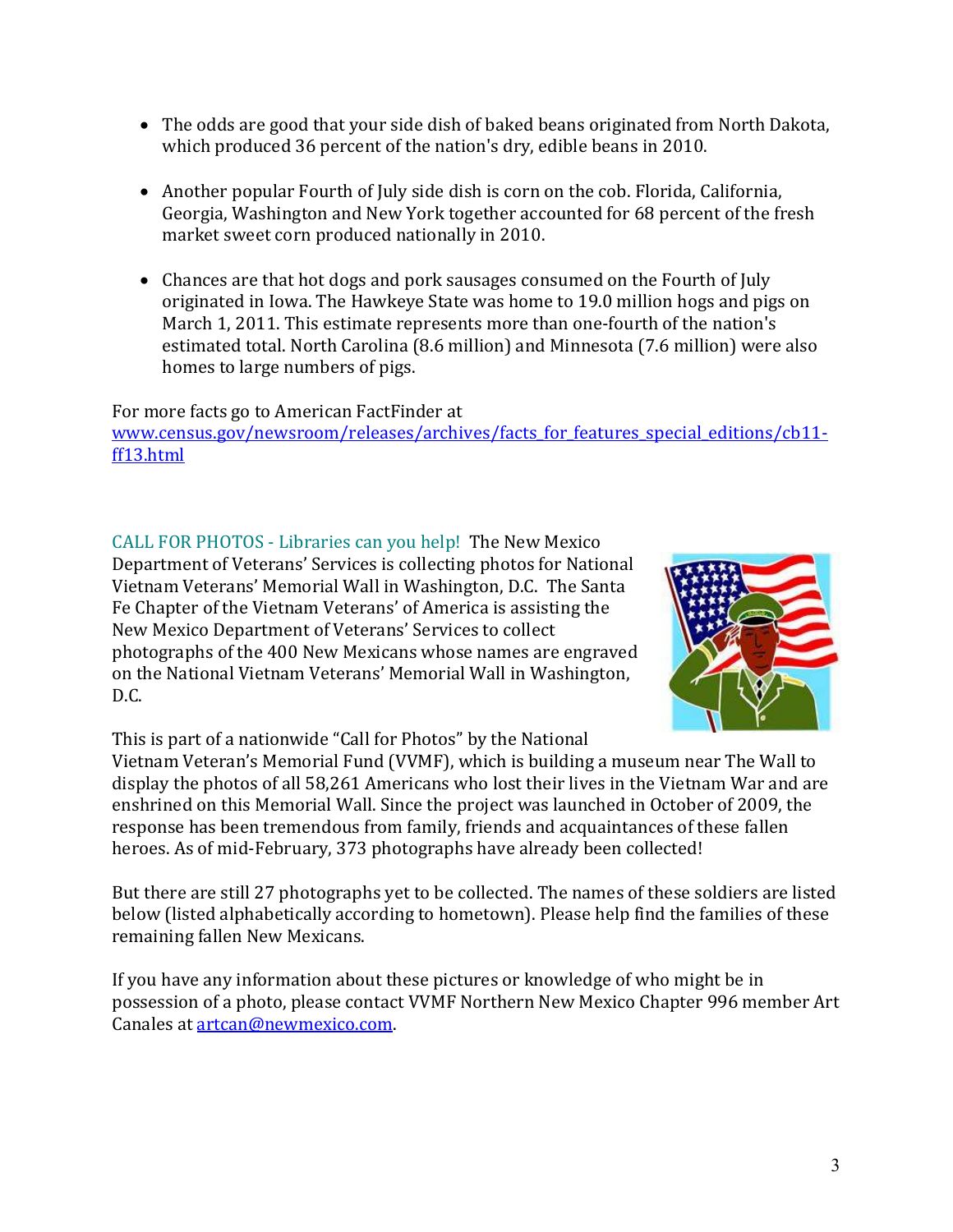| <b>Name of KIA</b>          | <u>Branch</u>  | <b>Rank</b>     | <u>DOB – KIA Date</u> | <b>Hometown</b>           |
|-----------------------------|----------------|-----------------|-----------------------|---------------------------|
| Barela, Ignacio             | <b>Marines</b> | <b>LCPL</b>     | 2/1/47-6/2/67         | Alamogordo                |
| Bell, George Benjamin       | Army           | <b>PFC</b>      | 1/28/47-11/23/66      | Albuquerque               |
| <b>Bullock, James Grady</b> | Army           | <b>CWO</b>      | 2/5/38-6/11/70        | Albuquerque               |
| Dow, Robert Melvin          | Navy           | BM <sub>1</sub> | 10/22/42-12/19/72     | Albuquerque               |
| Gibson, Roy Allen           | <b>Marines</b> | <b>SGT</b>      | 4/28/41-11/6/67       | Albuquerque               |
| McKean, Guy Edwin, Jr.      | Army           | <b>SGT</b>      | 7/16/31-11/20/69      | Albuquerque               |
| Munson, Alvin James         | Army           | <b>PFC</b>      | 5/19/49-3/13/68       | Albuquerque               |
| Patch, Charles Donald       | Air Force      | <b>CAPT</b>     | 8/28/33-10/2/65       | Albuquerque               |
| Stanley, Don Scott          | <b>Marines</b> | <b>PVT</b>      | 4/20/48-7/1/68        | Albuquerque               |
| Walton, William Leroy       | Army           | <b>PFC</b>      | 1/11/42-4/25/66       | Albuquerque               |
| Dale, Chester Donald        | Navy           | OM <sub>2</sub> | 2/28/32-11/1/68       | Capitan                   |
| Yazzie, Raymond             | <b>Marines</b> | <b>CPL</b>      | 6/1/47-2/26/69        | <b>Church Rock</b>        |
| Yazzie, Dan                 | Army           | SP <sub>4</sub> | 12/11/48-5/15/69      | <b>Continental Divide</b> |
| Sanchez, Jose L.            | Army           | SP <sub>4</sub> | 8/1/48-6/1/69         | <b>Dexter</b>             |
| Devine, Cameron Joseph      | <b>Marines</b> | <b>PFC</b>      | 4/19/48-1/27/69       | Fairacres                 |
| Allen, Richard Lee          | Army           | <b>SSGT</b>     | 6/12/45-2/7/69        | Farmington                |
| Johnson, Zane Everett       | <b>Marines</b> | <b>LCPL</b>     | 4/1/49-3/27/69        | Fruitland                 |
| Martinez, Bobby Joe         | Army           | <b>SGT</b>      | 3/27/46-5/11/68       | Ft. Wingate               |
| Etsitty, Van                | Army           | <b>CPL</b>      | 11/17/41-6/1/68       | Gallup                    |
| Johnson, Arthur Harry       | Army           | SP <sub>5</sub> | 1/10/49-8/22/69       | Hidalgo Loop              |
| Barney, Luther              | Army           | SP <sub>5</sub> | 11/27/50-12/21/71     | <b>Mexican Springs</b>    |
| Walter, Albert Marion       | Army           | <b>SFC</b>      | 8/3/29-8/23/68        | Organ                     |
| Begaye, Eddie Charles       | <b>Marines</b> | <b>CPL</b>      | 2/19/43-5/25/67       | Ramah                     |
| Boyer, Monty Doyal          | Army           | SP <sub>4</sub> | 7/2/49-9/7/70         | Roswell                   |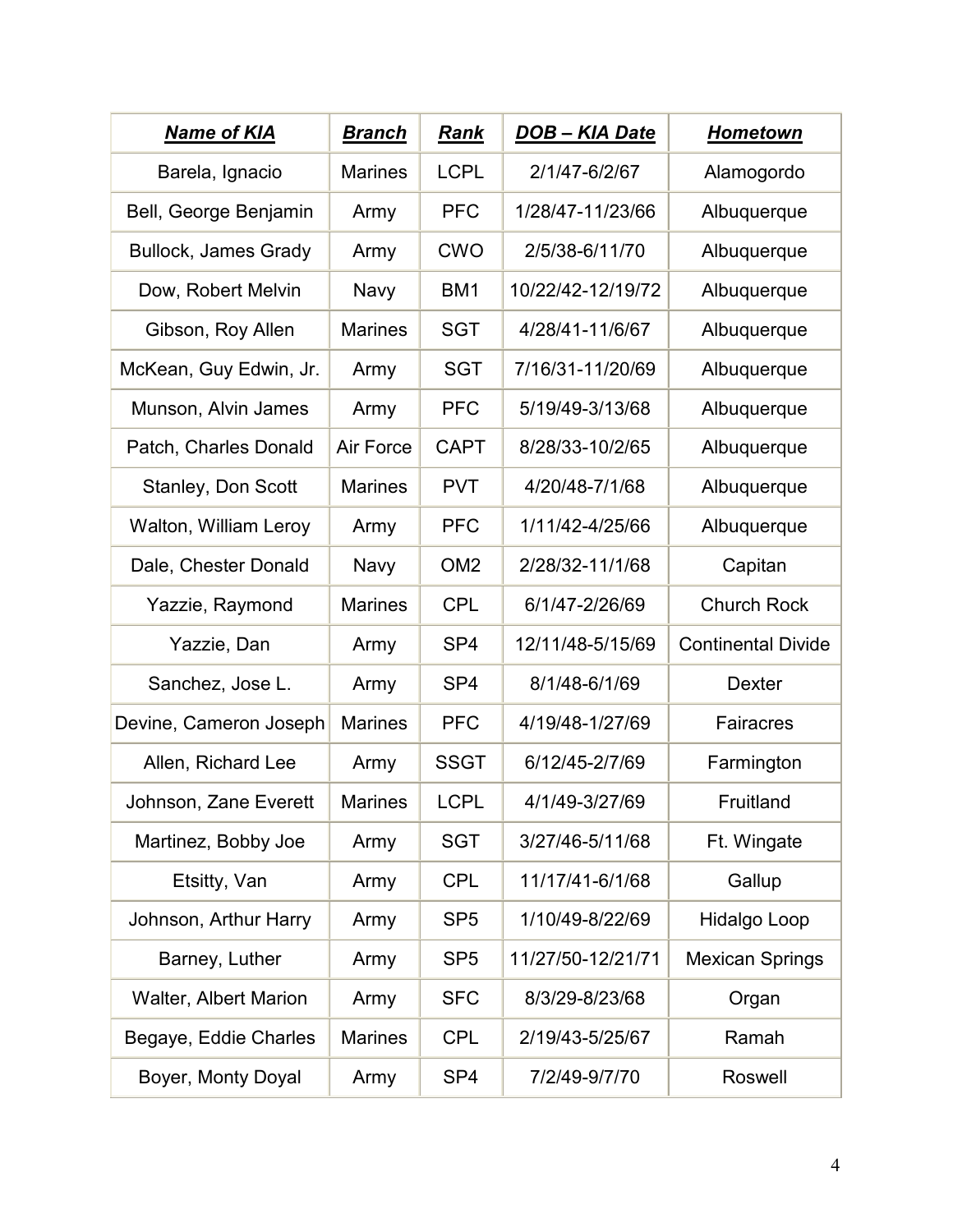| Smith, Thomas Franklin | Army           | SP <sub>4</sub> | 5/21/43-12/13/68 | Roy      |
|------------------------|----------------|-----------------|------------------|----------|
| Rea, Billy McCall      | <b>Marines</b> | <b>PFC</b>      | 7/13/48-9/9/68   | Tijeras  |
| Yazzie, Jones Lee      | <b>Marines</b> | <b>LCPL</b>     | 7/6/47-8/4/68    | Tohatchi |

### Pueblo,<br>Colorado **Federal Citizen Information Center**

Government Information to Help Your Customers. The Federal Citizen Information Center is promoting great but little-known government services and products available to make your patrons' lives easier. And it's more than just renewing a passport and registering to vote. Here are just a few of the many resources from the Federal Citizen Information Center that you may not know about:

- Today we want the world to be at our fingertips--and on our mobile phones. Visit the USA.gov app page to find all sorts of free and useful applications for daily life. Getting ready for vacation and need to know if a certain item is permitted in carry-on luggage? Use the TSA app. Want the latest product recalls and safety alerts? Download the Recalls.gov application.
- Career opportunities? If your library customers feel like they're looking for work in all the same places and not having any luck, suggest public service to them—-it's not just in Washington, D.C. USAjobs.gov lists all the available federal positions, their locations, and requirements.
- Use government sales and auctions to buy reliable items online. Many federal agencies sell a wide variety of equipment the government no longer needs, as well as seized personal property. Check out cars, boats, cameras, office equipment, real estate and much more.

There are lots of programs designed to give folks and their families the financial assistance they might need for everything from healthcare and housing to education and disaster relief. It can be confusing to figure out what they might be eligible for or able to use. That's why Benefits.gov was created. You can see what is available by searching by state, category, or federal agency.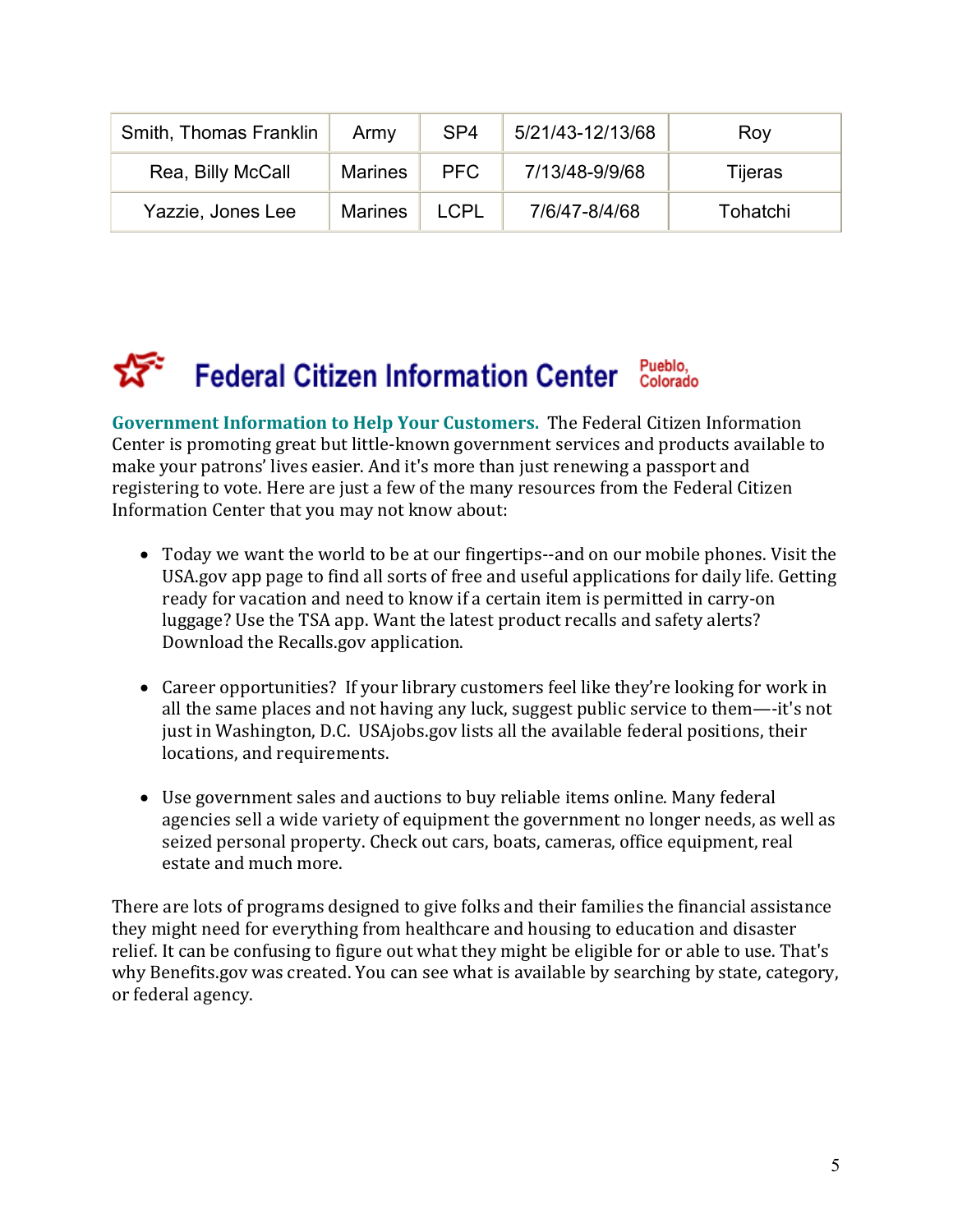

ANNOUNCEMENTS

The Mountain Plains Library Association (MPLA) 2012 Leadership Institute will be accepting applications beginning July 1, 2011. Completed applications are due no later than November 1, 2011.

The 2012 Leadership Institute will be held May 6-11, 2012, in Estes Park, Colorado. The facilitator is nationally known organizational development consultant Maureen Sullivan, who has over 25 years experience in leadership development.

Topics to be covered: Leadership principles, strategies and values; Communication; Managing Differences; Risk Taking; Power and Influence; Leading Change; Commitment; Groups and Teams: Project Management; Personal Planning.

Requirements for 2012:

- Employed in a library organization in MPLA's 12-state region
- Current member (last 2 years) of one of MPLA's affiliated state library associations
- Minimum of 5 years in a library-related job with progressive experience
- Record of experience that demonstrates leadership potential
- Expected continued contribution to the profession
- A thoughtfully completed application
- Two letters of recommendation

For more information, go to MPLA's website at http://www.mpla.us/index.html.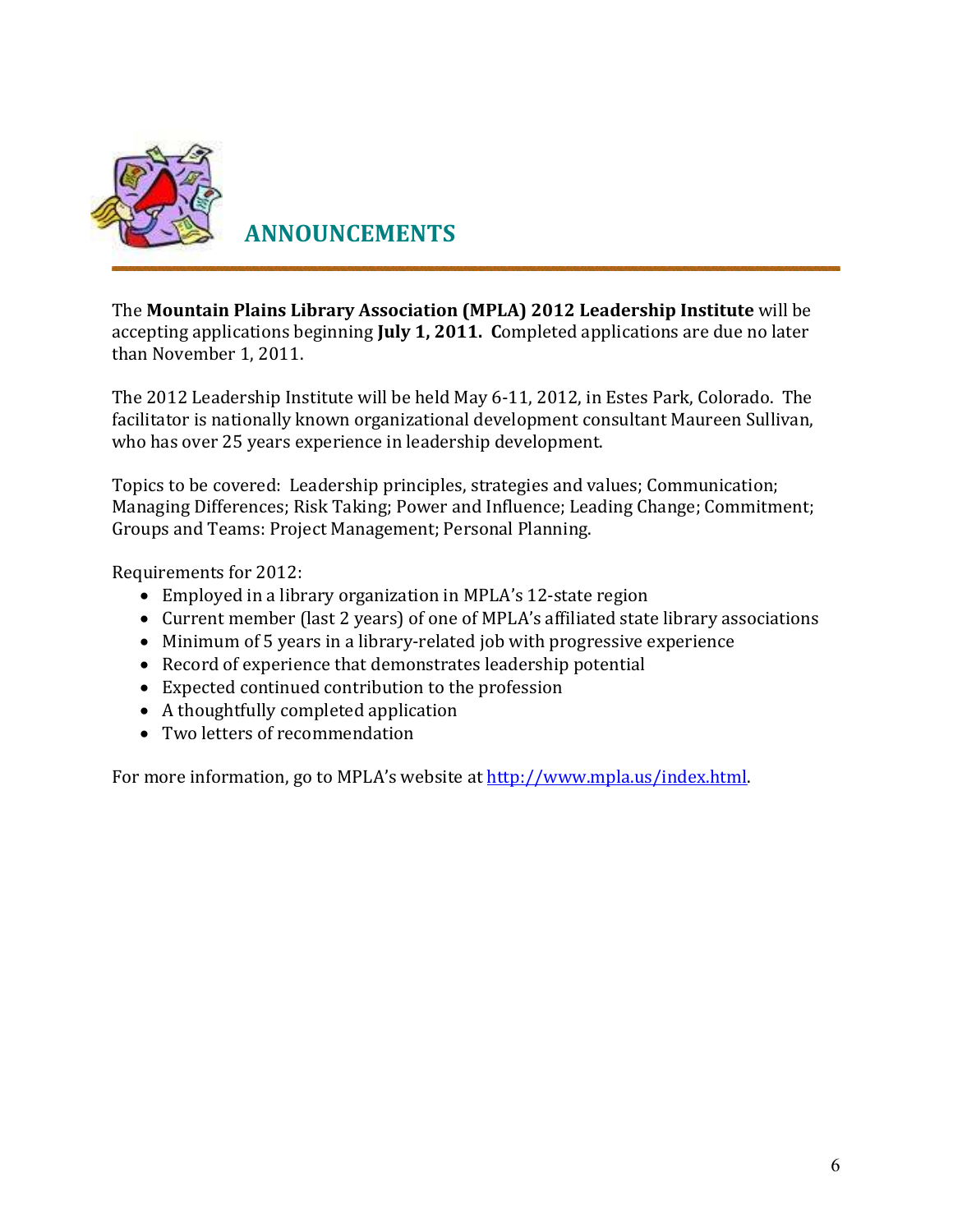

# PEOPLE NOTES

Do you know the new NMLA Association officers? Announced at the annual NMLA convention, they are:

- Vice-President/President-Elect Tina Glatz, Library Media Specialist at Las Cruces Public Schools, Onate High School Library
- Treasurer Norice Lee, New Mexico State University Library, Head of Access Services
- Members at Large Linda Keulen, Albuquerque Public Schools, Roosevelt Middle School, and Janice Kowemy, Laguna Tribal Community Librarian
- Incoming President Mary Alice Tsosie, University of New Mexico Indigenous Nations Library Program Outreach & Liaison Librarian



# JOB OPENINGS IN NEW MEXICO

JOB OPENING, CITY OF FARMINGTON JOB POSITION #95 ADULT SERVICES LIBRARIAN NUMBER OF VACANCIES: 1 DEPARTMENT: Administration WORK LOCATION: Farmington Library HIRING RANGE: \$3,360.97 - \$3,982.49 per month; PAY CLASS: PAT-5, Exempt; DAYS WORKED: Varied; HOURS WORKED: Varied TYPE OF POSITION: Regular, Full-Time

#### APPLICATIONS WILL BE RECEIVED UNTIL: Friday, June 17, 2011

JOB DUTIES and SELECTION AND SCREENING TOOLS: Email questionnaire, telephonic interview, on site interview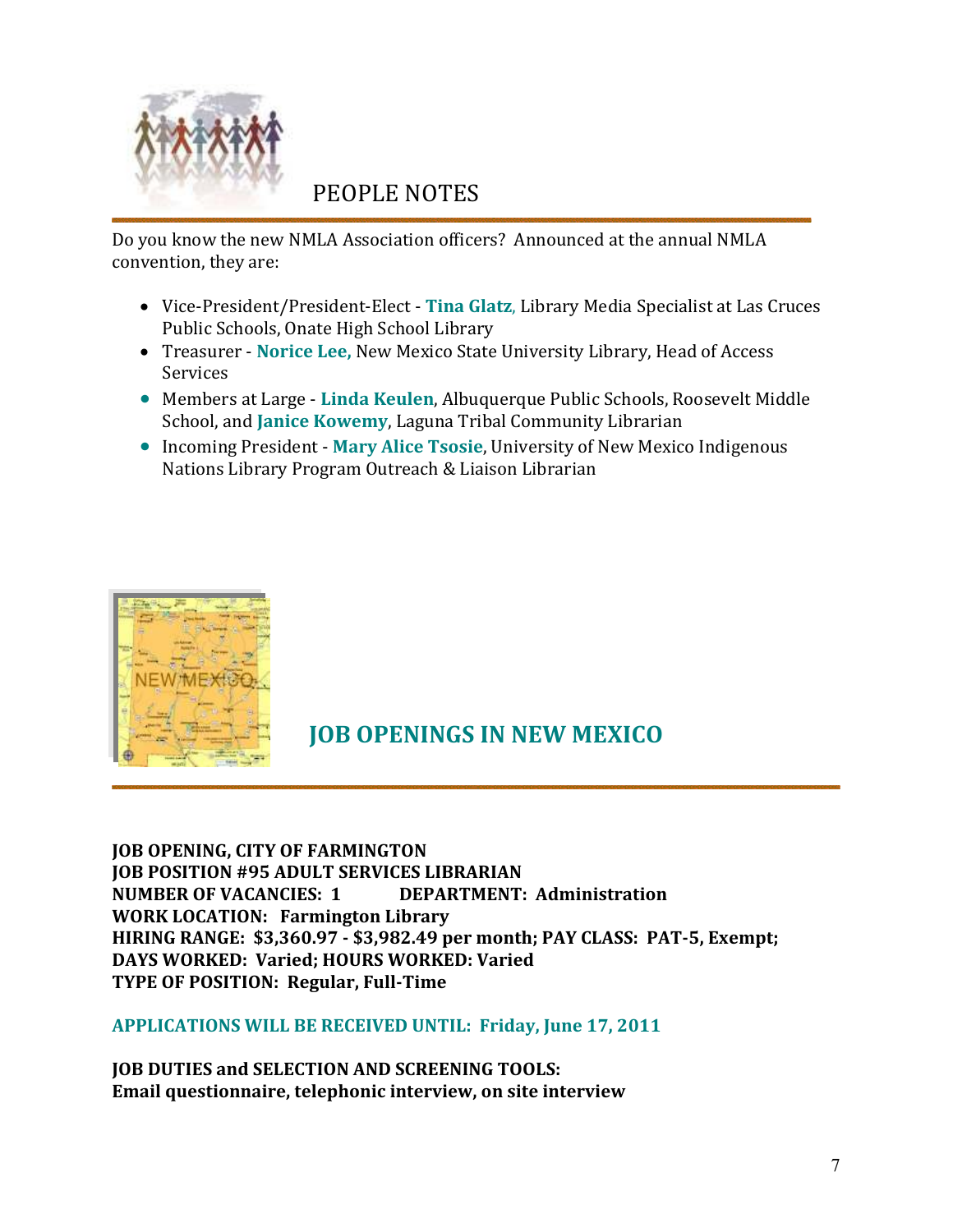ESSENTIAL DUTIES: Works under the guidance and direction of the Adult Services Coordinator. Exercises supervision over clerks and technicians, as assigned.

Provides general and in-depth reference assistance and reader advisory, using a variety of print and online resources. Participates in the development and maintenance of library collections including, but not limited to, books, periodicals, online databases, and media.

Maintains a current knowledge of books, authors, and trends in library services and programs. Maintains and develops special collections and facilitates their use.

Participates in the development and maintenance of the library's Web pages.

Manages interlibrary loan operations.

Plans, coordinates, implements, and evaluates library programs to meet the objectives identified in library planning documents, and community needs, expressed or perceived.

Participates in the development of marketing materials for promoting library materials, programs, and services. Participates in the development of policies and standards, with regard to collection development and adult services operations.

Participates in professional organizations and activities to keep informed of current and emerging trends in public libraries. Assists with providing instruction and training to library staff. Assists with evaluating the work performance of nonprofessional employees.

Interprets library goals, objectives and policies to both library staff and the general public.

Operates a motor vehicle to assist in carrying out the business of the department and the City.

Attendance at work is an essential function of this position.

#### NON-ESSENTIAL DUTIES:

May make recommendations and assist with cataloging materials according to accepted standards.

May serve on various employee committees, as required and assigned.

The duties listed above are intended only as illustrations of the various types of work that may be performed. The omission of specific statements of duties does not exclude them from the position if the work is similar, related or a logical assignment to the position.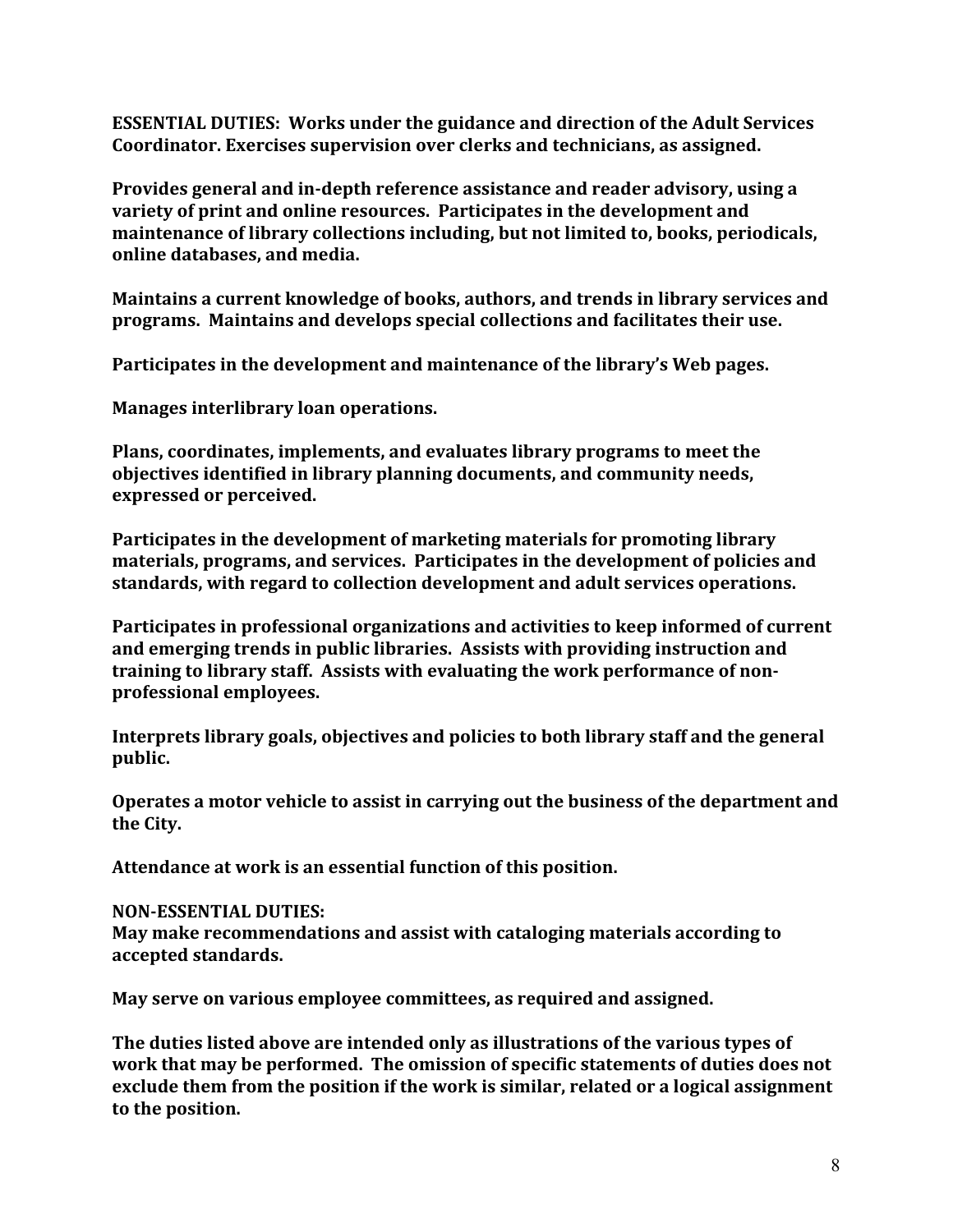#### QUALIFICATIONS

This position is subject to the City's Drug and Alcohol Free Workplace Program which includes: pre-employment testing, post-accident testing, reasonable suspicion testing, return to duty testing, and follow-up testing.

Extensive background checks required for successful candidate.

Using excellent customer service skills, establishes and maintains effective working relationships with other employees, officials, and all members of the general public.

Masters of Library Science Degree or an equivalent combination of education and experience.

Valid New Mexico driver's license with acceptable driving record for the past three years.

Extensive working knowledge of reference resources, in both print and non-print formats.

Considerable knowledge of principles and practices common to modern library operations.

Working knowledge of common computer applications, automated library management systems, and subscription databases.

Working knowledge of the principles and practices of office management, work organization, and supervision. Must have the ability to organize and meet deadlines.

Ability to train, supervise and motivate library staff within a team environment.

Ability to establish and maintain working relationships with co-workers, supervisors, other City personnel, and the general public.

Excellent interpersonal communication skills, to effectively interact with all age levels and cultural and socioeconomic backgrounds.

Experience with public speaking and making presentations.

Ability to accurately classify and catalog library materials, based upon a thorough knowledge of library collection classification and selection tools and techniques.

Bilingual skills helpful but not required. Ability to operate tools and equipment listed.